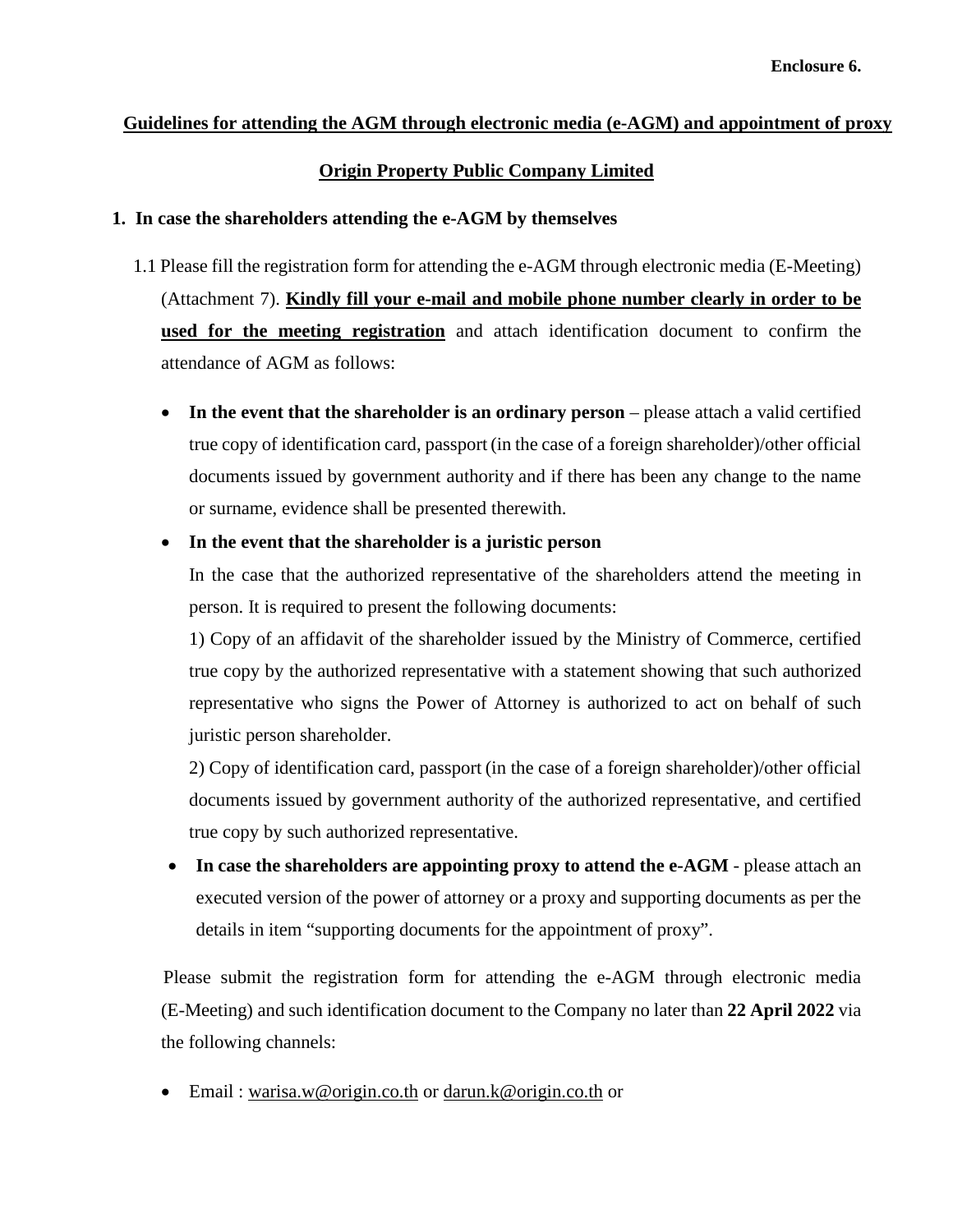- Post : Origin Property Public Company Limited (Office of Company Secretary) Floor 20, Bhiraj Tower at BITEC, No. 4345. Sukhumwit Road, Bangna Sub- District, Bangna District, Bangkok, 10260
- 1.2 When the Company receives document as per item 1.1 from you, the Company will proceed with inspecting document for confirming the meeting attendance. Once the inspected is completed, the Company will send username and password, together with Web Link for attending the e-AGM. Kindly refrain from giving your username and password provided for shareholder to other person. **In case your username and password are lost or you have not received within 27 April 2022, please immediately contact the Company.**
- 1.3 The Company will send details such as username and password to you and also send a manual for using the e-AGM system at the same time. Please read the manual thoroughly from the email that the Company sends to you. The system will be opened 60 minutes prior to the meeting so that the shareholder can register for attending the meeting. However, the live broadcast will begin at 14.00 hrs.
- 1.4 For casting the vote during the e-AGM, a shareholder may cast his or her vote in each agenda to either approve, disapprove or abstain from voting. For the shareholders who do not vote in any agenda, the system will automatically count your vote as "approve".
- 1.5 If you have encounter with any technical problem in using e-AGM system before or during the meeting, please contact OJ International Company Limited, who will be the Company's service provider for the Company's e-AGM's meeting. The Company will specify a contact channel to OJ International Company Limited in the email that the Company sends username and password to you.

## **2. In case the shareholders are appointing proxy to attend the e-AGM**

In case that a shareholder is unable to attend the meeting, he/she may authorize another person or the Company's independent director, to attend and vote on his/her behalf. The name of independent directors are as follows: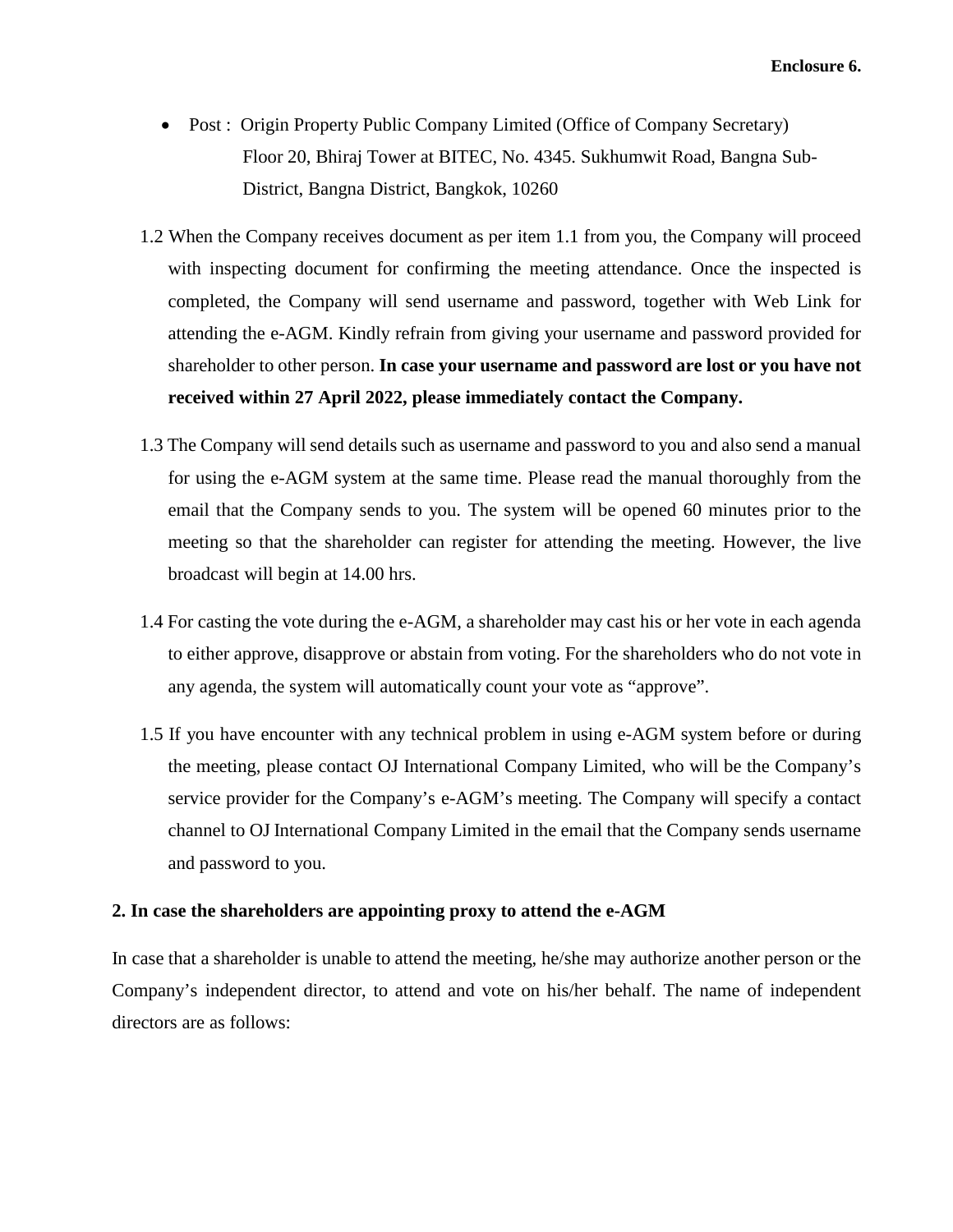- Mr. Chinapat Visuttipat (54 Years) Independent Director/ Audit Committee/
- 
- Air Chief Marshal Bureerat Ratanavanich (72 Years)

Chairman of Corporate Governance Committee • Mr. Sahas Treetipbut (75 Years) Independent Director/ Chairman of Audit Committee/ Risk Management Committee Independent Director/ Audit Committee/ Chairman of Nominating and Remuneration Committee

The Company has provided three Proxy Forms, which are Proxy Form A, Proxy Form B and Proxy Form C in accordance with the forms specified by the Department of Business Development, the Ministry of Commerce, as appeared in Enclosure 5.

The appointment of a proxy can be conducted as follows:

1. The shareholders may choose to use either Proxy Form A or Proxy Form B. In any case, only one type of proxy form can be chosen. The Company recommends that the shareholders use Proxy Form B and specify the voting for each Agenda Item.

2. The shareholders who are foreign investors and have appointed a Custodian in Thailand to be a share depository and keeper shall use Proxy Form C.

3. The shareholder shall appoint only <u>one proxy</u> to attend and vote at the meeting. The shareholders may not split the shares to more than one proxies in order to split the votes.

4. If the shareholders choose to appoint the independent director of the Company to be their proxies, the Company recommends that the shareholders use Proxy Form B and specify the voting for each Agenda Item, and deliver the proxy form with its supporting documents no later than **22 April 2022** via the following channels:

- **Email :** warisa.w@origin.co.th or darun.k@origin.co.th or
- **Post:** Origin Property Public Company Limited (Office of Company Secretary) Floor 20, Bhiraj Tower at BITEC, No. 4345. Sukhumwit Road, Bangna Sub- District, Bangna District, Bangkok, 10260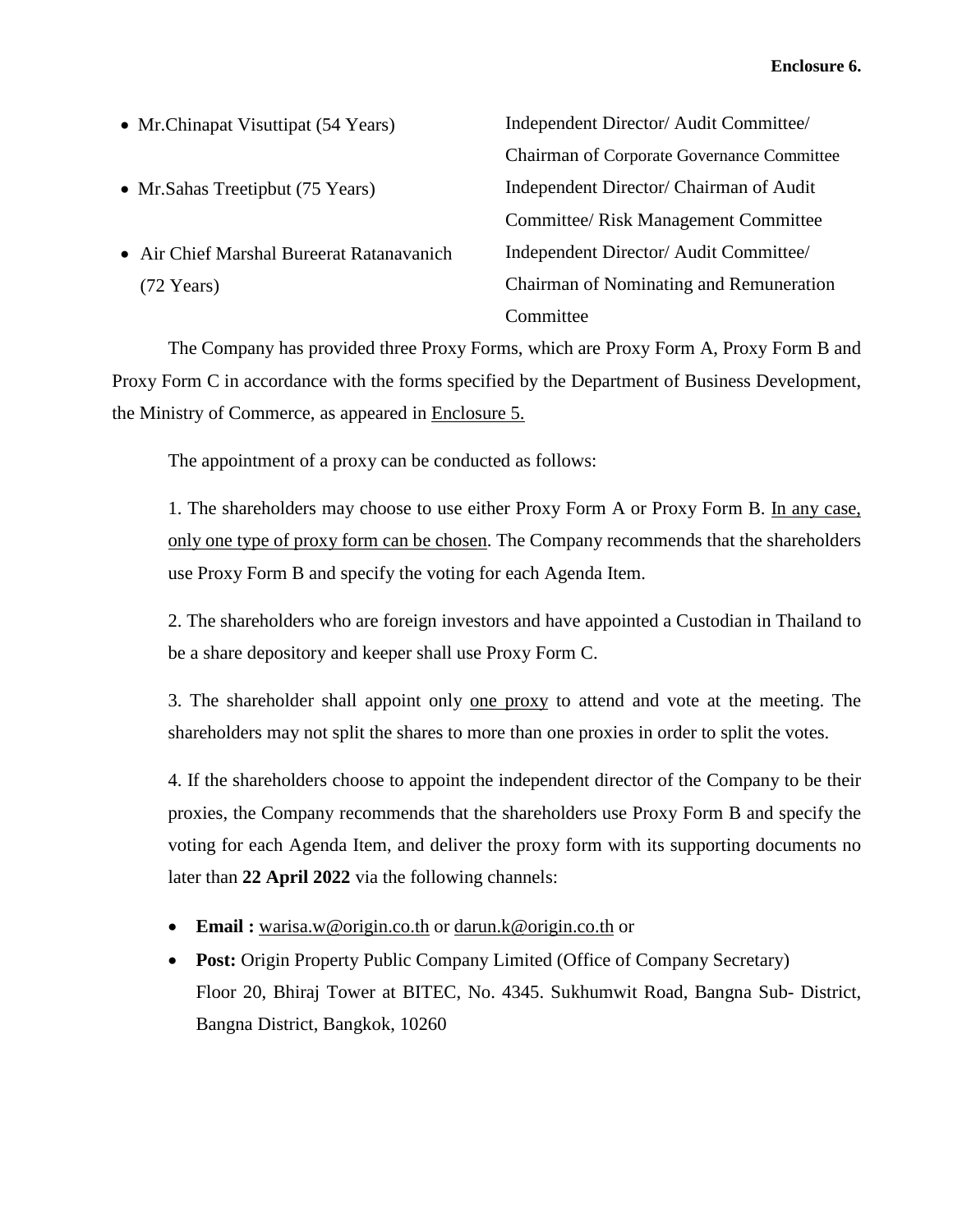5. The proxy form must be correctly completed in full, and signed by the shareholder (grantor) and by the proxy, and affixed with THB 20 stamp duty, crossed and specifying the date such proxy is made.

#### **Supporting documents for the appointment of proxy**

## **Individual**

In the case the shareholder has appointed a proxy, it is required to present the following documents:

1) The proxy form which has been completed in full and signed by the shareholder (grantor) and the proxy, and affixed with a stamp duty.

2) Copy of valid identification card or government officer card or driving license or passport (in the case of a foreign shareholder) of the shareholder (grantor), certified as true and correct copy by the shareholder (grantor).

3) Valid identification card or government officer card or driving license or passport (in the case of a foreigner) of the proxy.

## **Thai Juristic Persons**

In the case that the shareholders appoint a proxy to attend the meeting, it is required to present the following documents:

1) The proxy form which has been completed in full and signed by the shareholder (the grantor) and the proxy, and affixed with stamp duty.

2) Copy of valid identification card or government officer card or driving license or passport (in case of foreign shareholders) of the authorized representative and the grantor which has been certified true copy by the authorized representative and grantor.

3) Valid identification card or government officer card or driving license or passport (in case of a foreign national) of the proxy.

4) Copy of an affidavit of such juristic person issued by the Ministry of Commerce, which has been certified true copy by the authorized representative with the statement showing that such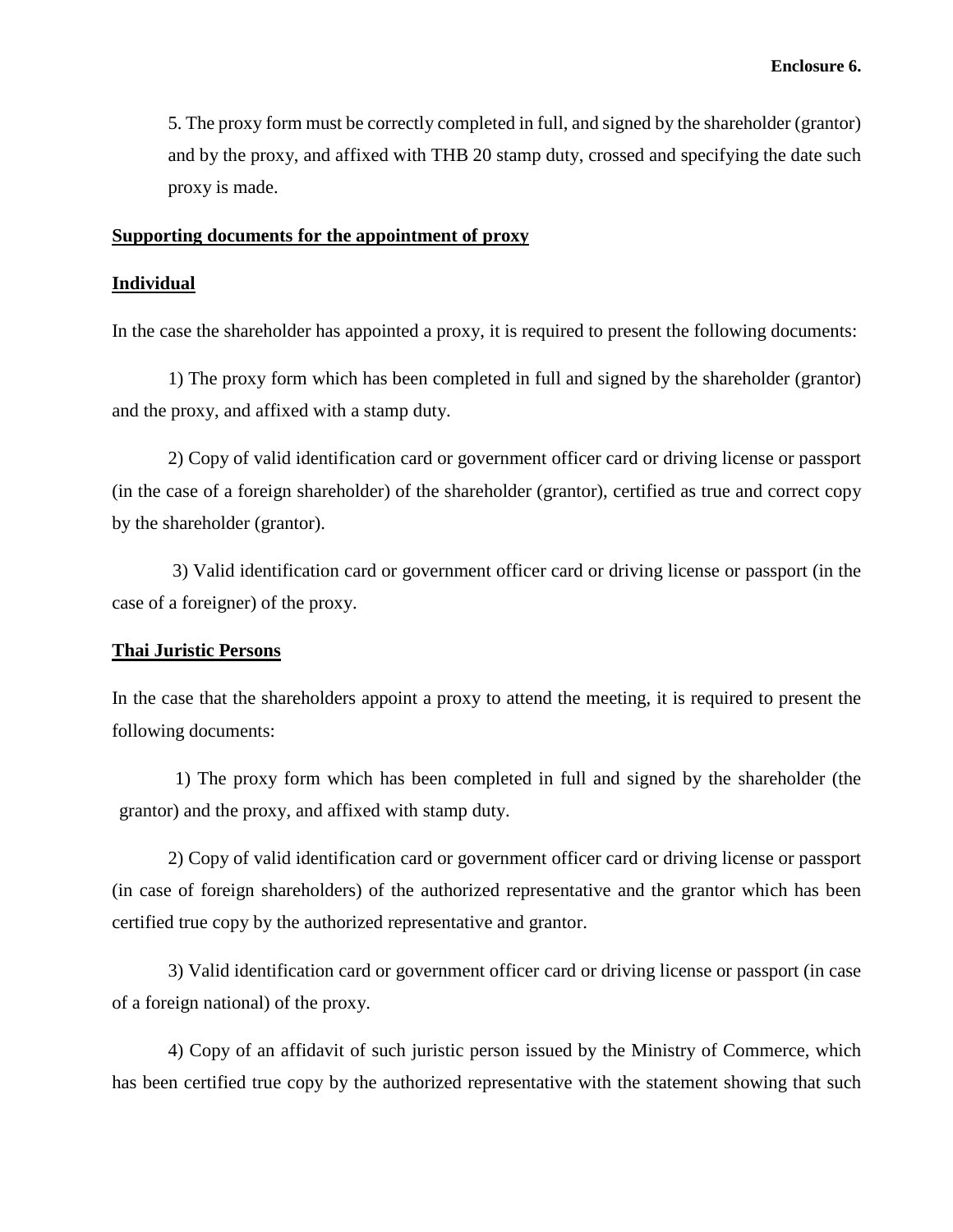authorized representative who signs the proxy form is authorized to act on behalf of such juristic shareholder.

#### **Foreign Juristic Persons**

In the case the shareholders are foreign investors and have appointed a Custodian in Thailand to be a share depository and keeper, and have appointed a proxy by using Proxy Form C., the followings are required to be presented:

1) Documents required to be presented by the Custodian:

1.1) The Proxy Form C which has been correctly completed in full and signed by the authorized representative of the Custodian as the grantor and the proxy, and affixed with stamp duty.

1.2) Document confirming that the person who signs the proxy form is permitted to operate the Custodian business.

1.3) Copy of an affidavit of the custodian, certified true copy by the authorized representative of the custodian, with the statement showing that such authorized representative of the custodian, who signs the proxy form as the grantor, is empowered to act on behalf of the custodian.

1.4) Copy of valid identification card or government officer card or driving license or passport (in case of foreign shareholders) of the authorized representative of the Custodian, certified true copy by the authorized representative.

2) Documents required to be presented by a foreign juristic person

2.1) Power of Attorney from the shareholder appointing the Custodian to sign the proxy form on its behalf.

2.2) Copy of an affidavit of the shareholder which has been certified true copy by the authorized representative with the statement showing that such authorized representative who signs the Power of Attorney is authorized to act on behalf of such juristic shareholder.

2.3) Copy of valid identification card or government officer card or driving license or passport (in the case of foreign shareholders) of the authorized representative, certified true copy by the authorized representative.